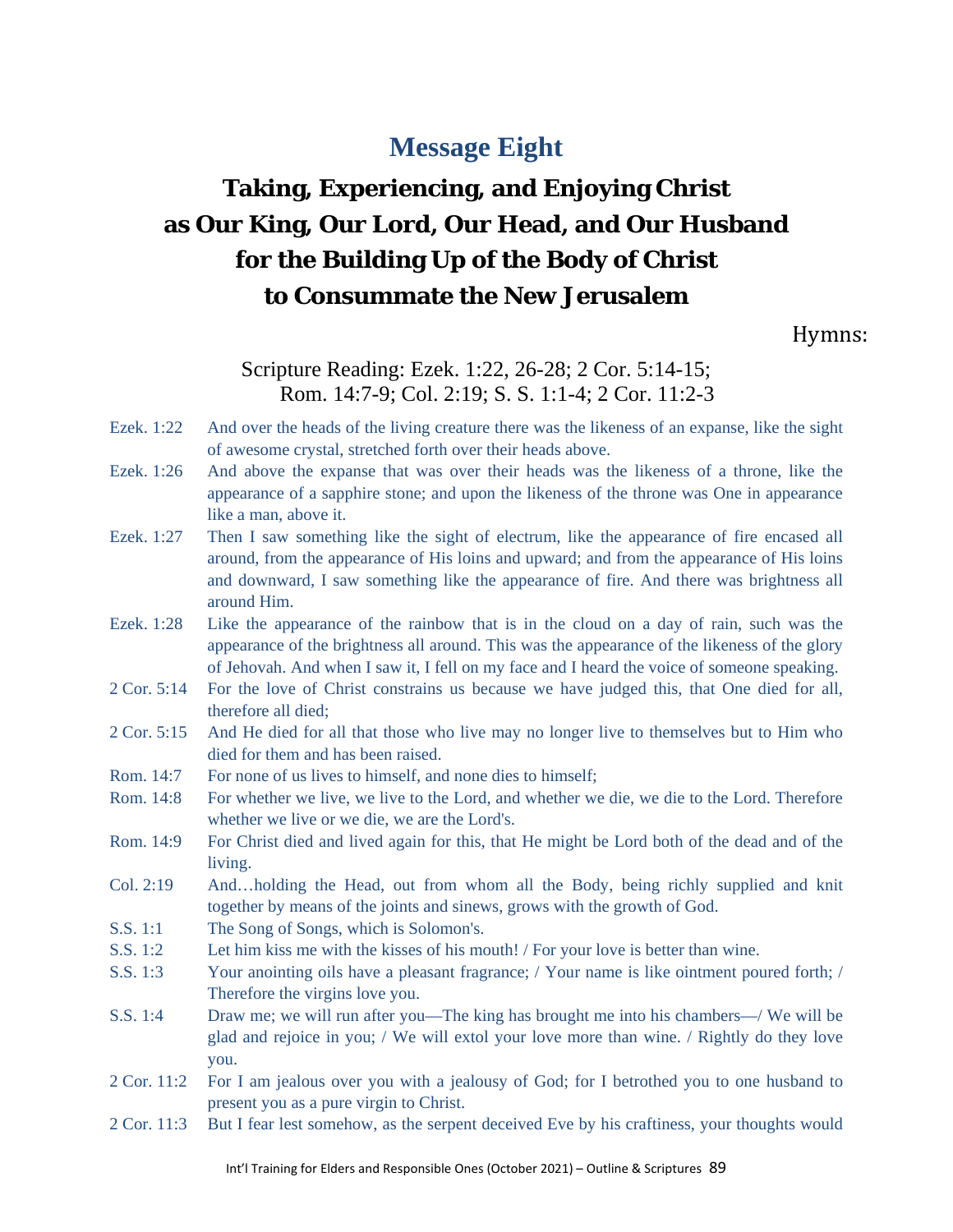be corrupted from the simplicity and the purity toward Christ.

### **I. We must take, experience, and enjoy Christ as our King:**

- A. The highest point in our spiritual experience is having a clear sky with the throne above it— Ezek. 1:22, 26-28:
	- Ezek. 1:22 And over the heads of the living creature there was the likeness of an expanse, like the sight of awesome crystal, stretched forth over their heads above.
	- Ezek. 1:26 And above the expanse that was over their heads was the likeness of a throne, like the appearance of a sapphire stone; and upon the likeness of the throne was One in appearance like a man, above it.
	- Ezek. 1:27 Then I saw something like the sight of electrum, like the appearance of fire encased all around, from the appearance of His loins and upward; and from the appearance of His loins and downward, I saw something like the appearance of fire. And there was brightness all around Him.
	- Ezek. 1:28 Like the appearance of the rainbow that is in the cloud on a day of rain, such was the appearance of the brightness all around. This was the appearance of the likeness of the glory of Jehovah. And when I saw it, I fell on my face and I heard the voice of someone speaking.
	- 1. The kind of sky we have as Christians depends on our conscience; our conscience is connected to our sky—Rom. 9:1; 2 Cor. 1:12.
		- Rom. 9:1 I speak the truth in Christ, I do not lie, my conscience bearing witness with me in the Holy Spirit,
		- 2 Cor. 1:12 For our boasting is this, the testimony of our conscience, that in singleness and sincerity of God, not in fleshly wisdom but in the grace of God, we have conducted ourselves in the world, and more abundantly toward you.
	- 2. When there is nothing between us and the Lord and nothing between us and one another, our sky will be crystal clear, and we will have not only a good conscience but also a pure conscience—Acts 24:16; 1 Tim. 1:5, 19; 3:9; 2 Tim. 1:3; cf. Matt. 5:8; Prov. 22:11; 2 Tim. 2:22.
		- Acts 24:16 Because of this I also exercise myself to always have a conscience without offense toward God and men.
		- 1 Tim. 1:5 But the end of the charge is love out of a pure heart and out of a good conscience and out of unfeigned faith;
		- 1 Tim. 1:19 Holding faith and a good conscience, concerning which some, thrusting these away, have become shipwrecked regarding the faith;
		- 1 Tim. 3:9 Holding the mystery of the faith in a pure conscience.
		- 2 Tim. 1:3 I thank God, whom I serve from my forefathers in a pure conscience, while unceasingly I have remembrance concerning you in my petitions night and day,
		- Matt. 5:8 Blessed are the pure in heart, for they shall see God.
		- Prov. 22:11 He who loves pureness of heart / And whose speech is gracious will have the king as his friend.
		- 2 Tim. 2:22 But flee youthful lusts, and pursue righteousness, faith, love, peace with those who call on the Lord out of a pure heart.
- B. The throne is the center of the universe, and it is the Lord's ruling presence; the throne in our spirit is actually Christ Himself—Isa. 22:23; Heb. 4:16; Rom. 5:21; Rev. 22:1:
	- Isa. 22:23 And I will drive him as a peg into a sure place, / And he will become a throne of glory for his father's house.
	- Heb. 4:16 Let us therefore come forward with boldness to the throne of grace that we may receive mercy and find grace for timely help.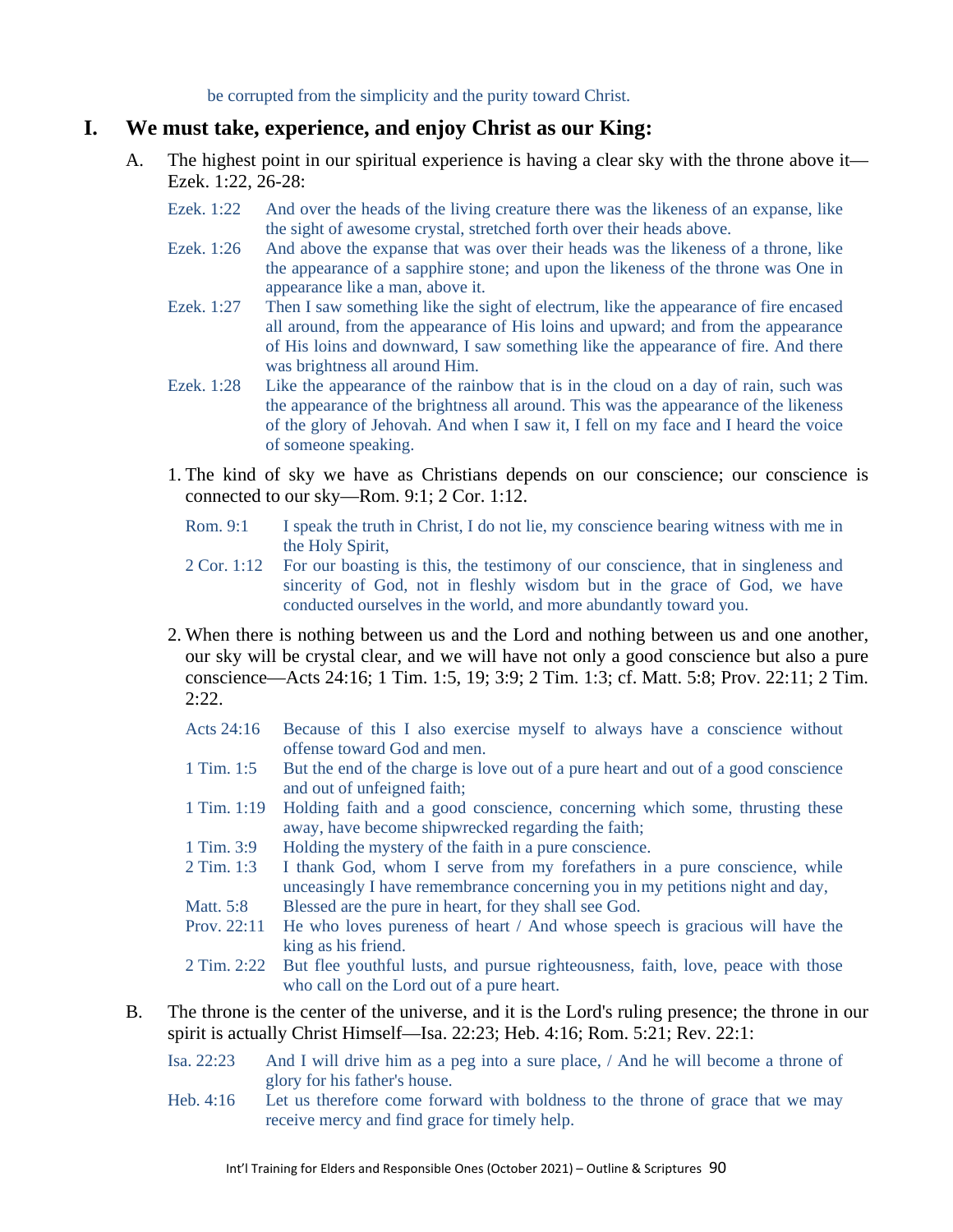- Rom. 5:21 In order that just as sin reigned in death, so also grace might reign through righteousness unto eternal life through Jesus Christ our Lord.
- Rev. 22:1 And he showed me a river of water of life, bright as crystal, proceeding out of the throne of God and of the Lamb in the middle of its street.
- 1. If we have a clear sky, the throne will be present, and we will spontaneously be under the ruling and reigning of the throne; for God to have the throne in us means that He has the position to reign in us—cf. Dan. 4:17, 25-26; 5:18-31; Isa. 6:1-8.
	- Dan. 4:17 This matter is by the decree of the watchers, and the decision is a command of the holy ones, to the intent that the living may know that the Most High is the Ruler over the kingdom of men and gives it to whomever He wills and sets up over it the lowliest of men.
	- Dan. 4:25 You shall be driven out from among mankind, and with the beasts of the field shall your dwelling place be; and you shall be made to eat grass as bulls do and shall be wet with the dew of heaven; and seven periods of time will pass over you, until you come to know that the Most High is the Ruler over the kingdom of men and gives it to whomever He wills.
	- Dan. 4:26 And in that it was commanded that the stump of roots of the tree be left, your kingdom will be assured to you after you have come to know that the heavens do rule.
	- Dan. 5:18 Regarding you, O king, God the Most High gave to Nebuchadnezzar your forefather kingship, greatness, glory, and majesty;
	- Dan. 5:19 And because of the greatness which He gave to him, all peoples, nations, and languages trembled and feared before him; whomever he wished he slew, and whomever he wished he kept alive, and whomever he wished he raised up, and whomever he wished he brought down.
	- Dan. 5:20 But when his heart was lifted up and his spirit became so arrogant that he conducted himself in pride, he was deposed from his royal throne, and his glory was taken away from him.
	- Dan. 5:21 And he was driven from the sons of men, and his heart was made like that of the beasts, and his dwelling place was with the wild donkeys; men fed him with grass as they do bulls, and his body was wet with the dew of heaven, until he came to know that God the Most High is the Ruler over the kingdom of men and sets over it whomever He wills.
	- Dan. 5:22 And you his descendant, Belshazzar, have not humbled your heart, though you knew all this;
	- Dan. 5:23 But you have exalted yourself against the Lord of the heavens; and they have brought the vessels of His house before you, and you and your lords, your wives, and your concubines have drunk wine from them; and you have praised the gods of silver and of gold, of bronze, iron, wood, and stone, which do not see nor hear nor know. But the God in whose hand is your breath and to whom all your ways belong, you have not honored.
	- Dan. 5:24 Then that part of the hand was sent from before Him, and this writing was inscribed.
	- Dan. 5:25 And this is the writing that was inscribed: MENE, MENE, TEKEL, UPHARSIN.
	- Dan. 5:26 This is the interpretation of the matter: MENE-God has numbered your kingdom and brought it to an end;
	- Dan. 5:27 TEKEL-You have been weighed in the scales and found to be lacking.
	- Dan. 5:28 PERES-Your kingdom has been divided and given to the Medes and Persians.
	- Dan. 5:29 Then Belshazzar commanded; and they clothed Daniel in purple and put a chain of gold around his neck, and they made the proclamation concerning him that he should rule as the third ruler in the kingdom.
	- Dan. 5:30 In that very night Belshazzar the Chaldean king was slain.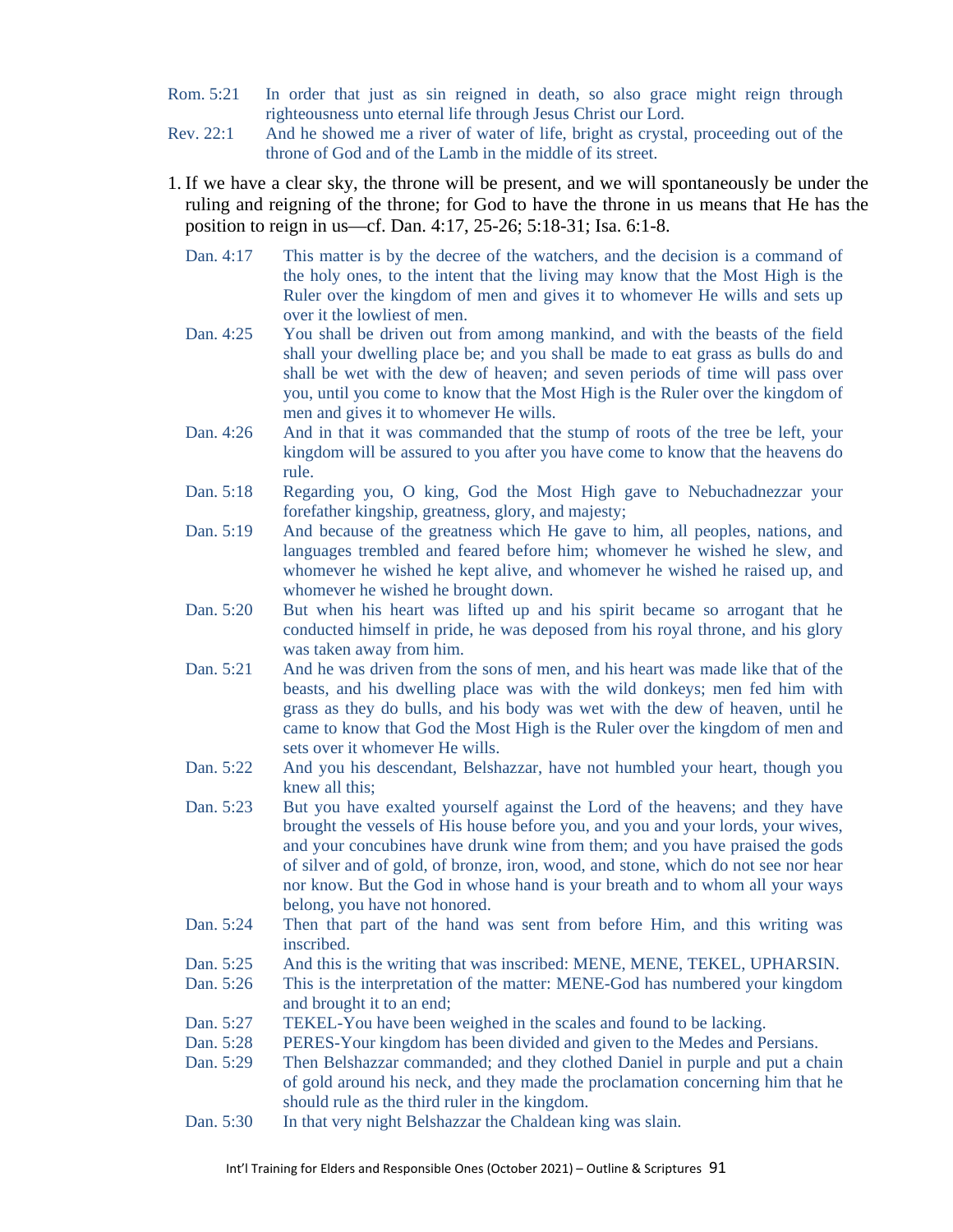- Dan. 5:31 And Darius the Mede received the kingdom at about the age of sixty-two.
- Isa. 6:1 In the year that King Uzziah died I saw the Lord sitting on a high and lofty throne, and the train of His robe filled the temple.
- Isa. 6:2 Seraphim hovered over Him, each having six wings: With two he covered his face, and with two he covered his feet, and with two he flew.
- Isa. 6:3 And one called to the other, saying: Holy, holy, holy, Jehovah of hosts; / The whole earth is filled with His glory.
- Isa. 6:4 And the foundations of the threshold shook at the voice of him who called, and the house was filled with smoke.
- Isa. 6:5 Then I said, Woe is me, for I am finished! / For I am a man of unclean lips, / And in the midst of a people of unclean lips I dwell; / Yet my eyes have seen the King, Jehovah of hosts.
- Isa. 6:6 Then one of the seraphim flew to me with an ember in his hand, which he had taken from the altar with a pair of tongs.
- Isa. 6:7 And he touched my mouth with it and said, Now that this has touched your lips, / Your iniquity is taken away, and your sin is purged.
- Isa. 6:8 Then I heard the voice of the Lord, saying, Whom shall I send? Who will go for Us? And I said, Here am I; send me.
- 2. To have the throne above a clear sky is to allow God to have the highest and most prominent position in our Christian life; in our spiritual experience, to reach the point of having the throne above a clear sky means that in everything we are completely submissive to God's authority and administration.
- C. In Ezekiel 1:26 "the likeness of the throne" is "like the appearance of a sapphire stone"; a sapphire stone is blue in color, which is a heavenly color, indicating the heavenly situation, atmosphere, and condition of God's ruling presence—Exo. 24:10.
	- Ezek. 1:26 And above the expanse that was over their heads was the likeness of a throne, like the appearance of a sapphire stone; and upon the likeness of the throne was One in appearance like a man, above it.
	- Exo. 24:10 And they saw the God of Israel, and under His feet there was something like a paved work of sapphire, even like heaven itself for clearness.
- D. God desires to manifest Himself through man and to reign through man; He wants man to express Him and to exercise His authority; God's complete salvation is for us to be saved in life and to reign in life by the abundance of grace and of the gift of righteousness—Gen. 1:26; Rev. 11:15; 3:21; 22:3-5; Rom. 5:17, 21.
	- Gen. 1:26 And God said, Let Us make man in Our image, according to Our likeness; and let them have dominion over the fish of the sea and over the birds of heaven and over the cattle and over all the earth and over every creeping thing that creeps upon the earth.
	- Rev. 11:15 And the seventh angel trumpeted; and there were loud voices in heaven, saying, The kingdom of the world has become the kingdom of our Lord and of His Christ, and He will reign forever and ever.
	- Rev. 3:21 He who overcomes, to him I will give to sit with Me on My throne, as I also overcame and sat with My Father on His throne.
	- Rev. 22:3 And there will no longer be a curse. And the throne of God and of the Lamb will be in it, and His slaves will serve Him;
	- Rev. 22:4 And they will see His face, and His name will be on their forehead.
	- Rev. 22:5 And night will be no more; and they have no need of the light of a lamp and of the light of the sun, for the Lord God will shine upon them; and they will reign forever and ever.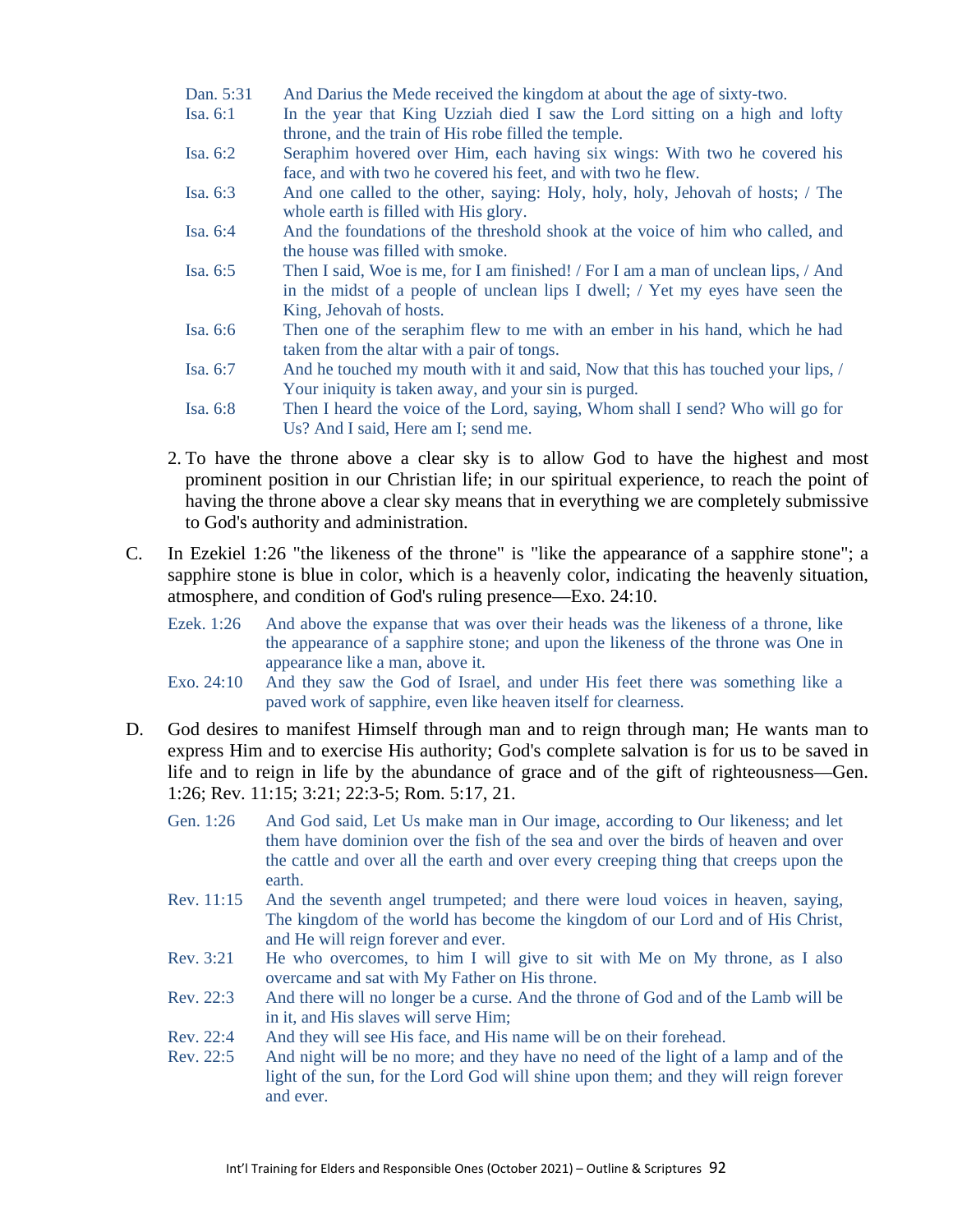- Rom. 5:17 For if, by the offense of the one, death reigned through the one, much more those who receive the abundance of grace and of the gift of righteousness will reign in life through the One, Jesus Christ.
- Rom. 5:21 In order that just as sin reigned in death, so also grace might reign through righteousness unto eternal life through Jesus Christ our Lord.

#### **II. We must take, experience, and enjoy Christ as our Lord:**

- A. We must be people who live to the Lord, not merely for the Lord—2 Cor. 5:9, 14-15:
	- 2 Cor. 5:9 Therefore also we are determined, whether at home or abroad, to gain the honor of being well pleasing to Him.
	- 2 Cor. 5:14 For the love of Christ constrains us because we have judged this, that One died for all, therefore all died;
	- 2 Cor. 5:15 And He died for all that those who live may no longer live to themselves but to Him who died for them and has been raised.
	- 1. For the love of Christ to constrain us means that it forcibly limits us and shuts us up to one line and purpose, as in a narrow, walled road; in such a way the apostles were constrained to no longer live to themselves but to the Lord—vv. 14-15.
		- 2 Cor. 5:14 For the love of Christ constrains us because we have judged this, that One died for all, therefore all died;
		- 2 Cor. 5:15 And He died for all that those who live may no longer live to themselves but to Him who died for them and has been raised.
	- 2. To live to ourselves means that we are under our own control, direction, and governing and that we care for our own aims and goals; but the apostles were determined to gain the honor of being well pleasing to the Lord by living to Him—vv. 9, 14-15; Col. 1:10; Heb.  $11:5-6.$ 
		- 2 Cor. 5:9 Therefore also we are determined, whether at home or abroad, to gain the honor of being well pleasing to Him.
		- 2 Cor. 5:14 For the love of Christ constrains us because we have judged this, that One died for all, therefore all died;
		- 2 Cor. 5:15 And He died for all that those who live may no longer live to themselves but to Him who died for them and has been raised.
		- Col. 1:10 To walk worthily of the Lord to please Him in all things, bearing fruit in every good work and growing by the full knowledge of God,
		- Heb. 11:5 By faith Enoch was translated so that he should not see death; and he was not found, because God had translated him. For before his translation he obtained the testimony that he had been well pleasing to God.
		- Heb. 11:6 But without faith it is impossible to be well pleasing to Him, for he who comes forward to God must believe that He is and that He is a rewarder of those who diligently seek Him.
	- 3. The love of Christ constrains us to live to the Lord; to live to the Lord means that we are absolutely under the Lord's control, direction, and governing and that we want to fulfill His requirements, satisfy His desires, and complete what He intends.
	- 4. Paul sought to please the Lord not by doing a work but by living to Him in every aspect of his daily life; likewise, we today should not seek to please ourselves but seek to please the Lord by living to Him; all that we do must be to Him.
- B. "Whether we live, we live to the Lord, and whether we die, we die to the Lord. Therefore whether we live or we die, we are the Lord's. For Christ died and lived again for this, that He might be Lord..."—Rom. 14:8-9: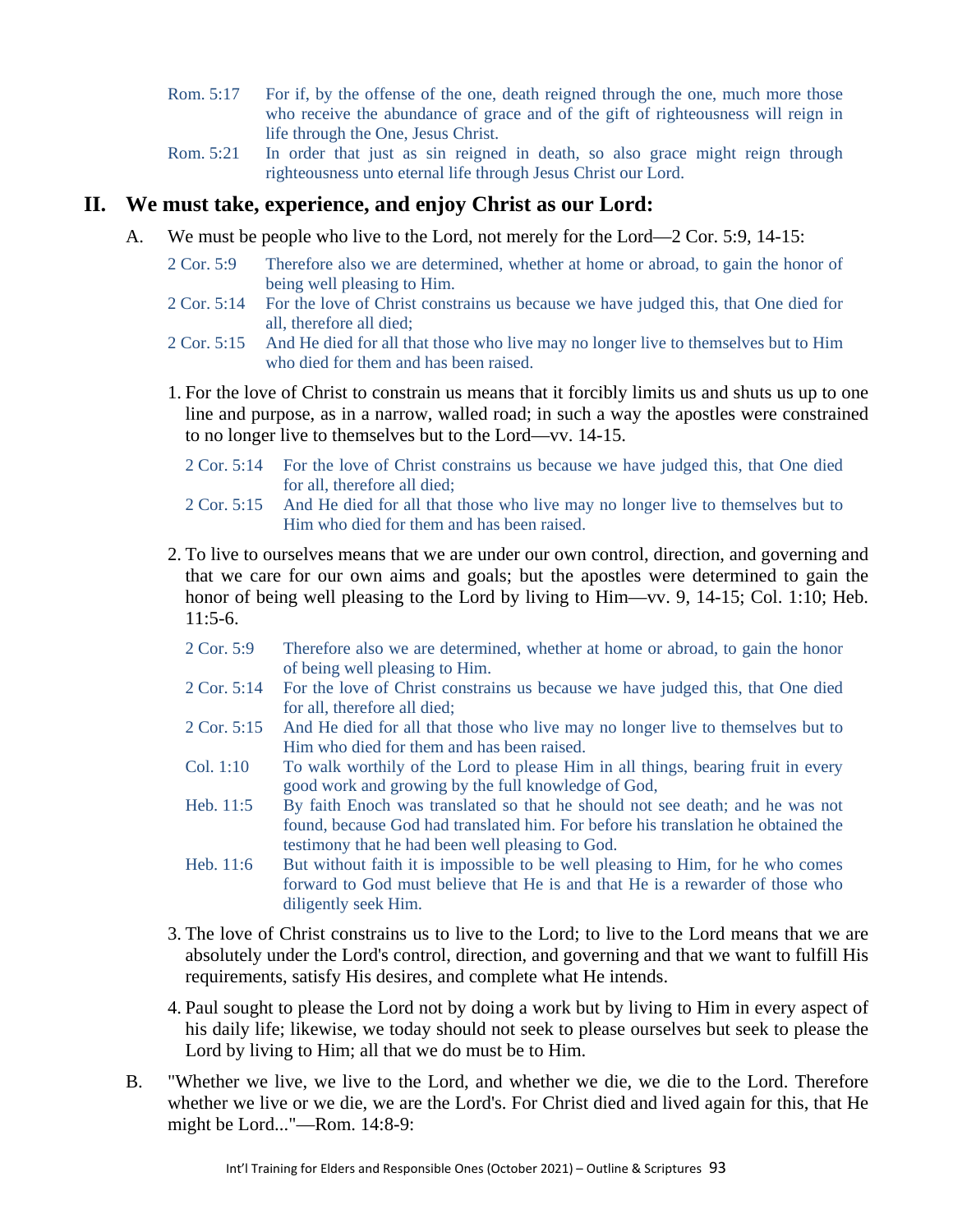- Rom. 14:8 For whether we live, we live to the Lord, and whether we die, we die to the Lord. Therefore whether we live or we die, we are the Lord's.
- Rom. 14:9 For Christ died and lived again for this, that He might be Lord both of the dead and of the living.
- 1. Christ died on the cross for our judicial redemption, and He lives again in resurrection within us for our organic salvation so that He might be our indwelling Lord, the Lord Spirit in our spirit, as the One who rules within us.
- 2. Because we have been bought with the price of the precious blood of Christ, "we are the Lord's" (v. 8), and we should continually exalt Him as Lord, giving Him the first place in our life and in our work; we are those who labor in the Lord for the work of the Lord, which is the work of the ministry to build up the organic Body of Christ—1 Cor. 6:19-20; 15:58; 16:10; Eph. 4:11-12.
	- Rom. 14:8 For whether we live, we live to the Lord, and whether we die, we die to the Lord. Therefore whether we live or we die, we are the Lord's.
	- 1 Cor. 6:19 Or do you not know that your body is a temple of the Holy Spirit within you, whom you have from God, and you are not your own?
	- 1 Cor. 6:20 For you have been bought with a price. So then glorify God in your body.
	- 1 Cor. 15:58 Therefore, my beloved brothers, be steadfast, immovable, always abounding in the work of the Lord, knowing that your labor is not in vain in the Lord.
	- 1 Cor. 16:10 Now if Timothy comes, see that he is with you without fear; for he is working the work of the Lord, even as I am.
	- Eph. 4:11 And He Himself gave some as apostles and some as prophets and some as evangelists and some as shepherds and teachers,
	- Eph. 4:12 For the perfecting of the saints unto the work of the ministry, unto the building up of the Body of Christ,
- C. "We do not preach ourselves but Christ Jesus as Lord, and ourselves as your slaves for Jesus' sake" (2 Cor. 4:5); among the believers, besides Christ there should be no other lord; all should be servants, even slaves (1 Pet. 5:3; Matt. 20:26-27; 23:10-11).
	- 2 Cor. 4:5 For we do not preach ourselves but Christ Jesus as Lord, and ourselves as your slaves for Jesus' sake.
	- 1 Pet. 5:3 Nor as lording it over your allotments but by becoming patterns of the flock.
	- Matt. 20:26 It shall not be so among you; but whoever wants to become great among you shall be your servant,
	- Matt. 20:27 And whoever wants to be first among you shall be your slave;
	- Matt. 23:10 Neither be called instructors, because One is your Instructor, the Christ.
	- Matt. 23:11 And the greatest among you shall be your servant.

# **III. We must take, experience, and enjoy Christ as our Head:**

- A. Our being headed up in Christ rescues us from the heap of the universal collapse in death and darkness, which was caused by the rebellion of the angels and the rebellion of man; the believers participate in Christ's heading up by being willing to be headed up in the church life, by growing in life, and by living under Christ's light—Eph. 1:10; John 1:4; Rev. 21:23- 25; Eph. 5:8-9.
	- Eph. 1:10 Unto the economy of the fullness of the times, to head up all things in Christ, the things in the heavens and the things on the earth, in Him;
	- John 1:4 In Him was life, and the life was the light of men.
	- Rev. 21:23 And the city has no need of the sun or of the moon that they should shine in it, for the glory of God illumined it, and its lamp is the Lamb.
	- Rev. 21:24 And the nations will walk by its light; and the kings of the earth bring their glory into it.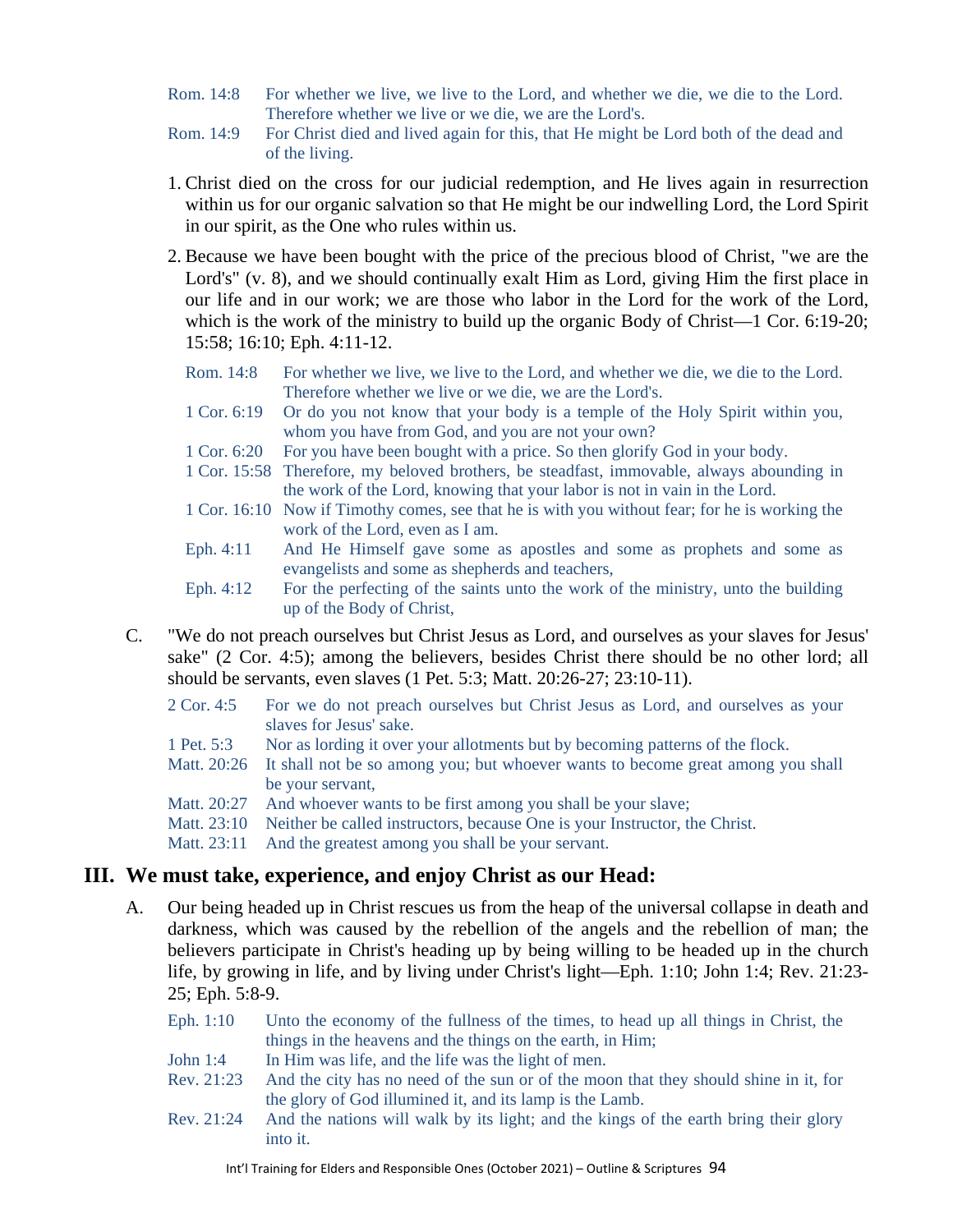Rev. 21:25 And its gates shall by no means be shut by day, for there will be no night there. Eph. 5:8 For you were once darkness but are now light in the Lord; walk as children of light

Eph. 5:9 (For the fruit of the light consists in all goodness and righteousness and truth),

- B. To hold Christ as the Head is not only to take Him as our unique authority but also to stay intimately connected to Him so that His riches and life supply are dispensed into our being to cause us to grow with the growth of God, growing up into Him in all things and functioning out from Him so that all the Body causes the growth of the Body unto the building up of itself in love—Col. 2:19; Eph. 4:15-16.
	- Col. 2:19 And…holding the Head, out from whom all the Body, being richly supplied and knit together by means of the joints and sinews, grows with the growth of God.
	- Eph. 4:15 But holding to truth in love, we may grow up into Him in all things, who is the Head, Christ,
	- Eph. 4:16 Out from whom all the Body, being joined together and being knit together through every joint of the rich supply and through the operation in the measure of each one part, causes the growth of the Body unto the building up of itself in love.
- C. God's surpassingly great power that is presently being transmitted into us is the transcending Christ Himself as the fourfold power of the Triune God (1 Cor. 1:24); the normal, genuine, proper, and real church comes out of this great fourfold power—resurrecting power, ascending power, subjecting power, and heading-up power—for the building up of the church as His Body (Eph. 1:19-23):
	- 1 Cor. 1:24 But to those who are called, both Jews and Greeks, Christ the power of God and the wisdom of God.
	- Eph. 1:19 And what is the surpassing greatness of His power toward us who believe, according to the operation of the might of His strength,
	- Eph. 1:20 Which He caused to operate in Christ in raising Him from the dead and seating Him at His right hand in the heavenlies,
	- Eph. 1:21 Far above all rule and authority and power and lordship and every name that is named not only in this age but also in that which is to come;
	- Eph. 1:22 And He subjected all things under His feet and gave Him to be Head over all things to the church,
	- Eph. 1:23 Which is His Body, the fullness of the One who fills all in all.
	- 1. To the church (v. 22) indicates that the divine power, which includes all that the Triune God has passed through, has been installed into us once for all and is being transmitted into us continually, causing us to enjoy Christ richly and to have the proper church life with the reality of the Body of Christ.
		- Eph. 1:22 And He subjected all things under His feet and gave Him to be Head over all things to the church,
	- 2. The transmitting of the transcending Christ is to transfuse into the church, the Body of Christ, what the Triune God has accomplished, attained, and obtained in Christ; this is not only for producing the church but also for growing, establishing, and building up the church.
- D. We must ask the Father to strengthen us into the inner man so that Christ may make His home in our hearts through faith with the power that raised Christ from the dead, that seated Christ at the right hand of God in the heavenlies, that subjected all things under His feet, and that gave Him to be Head over all things to the church—3:16-17; 1:19-23.
	- Eph. 3:16 That He would grant you, according to the riches of His glory, to be strengthened with power through His Spirit into the inner man,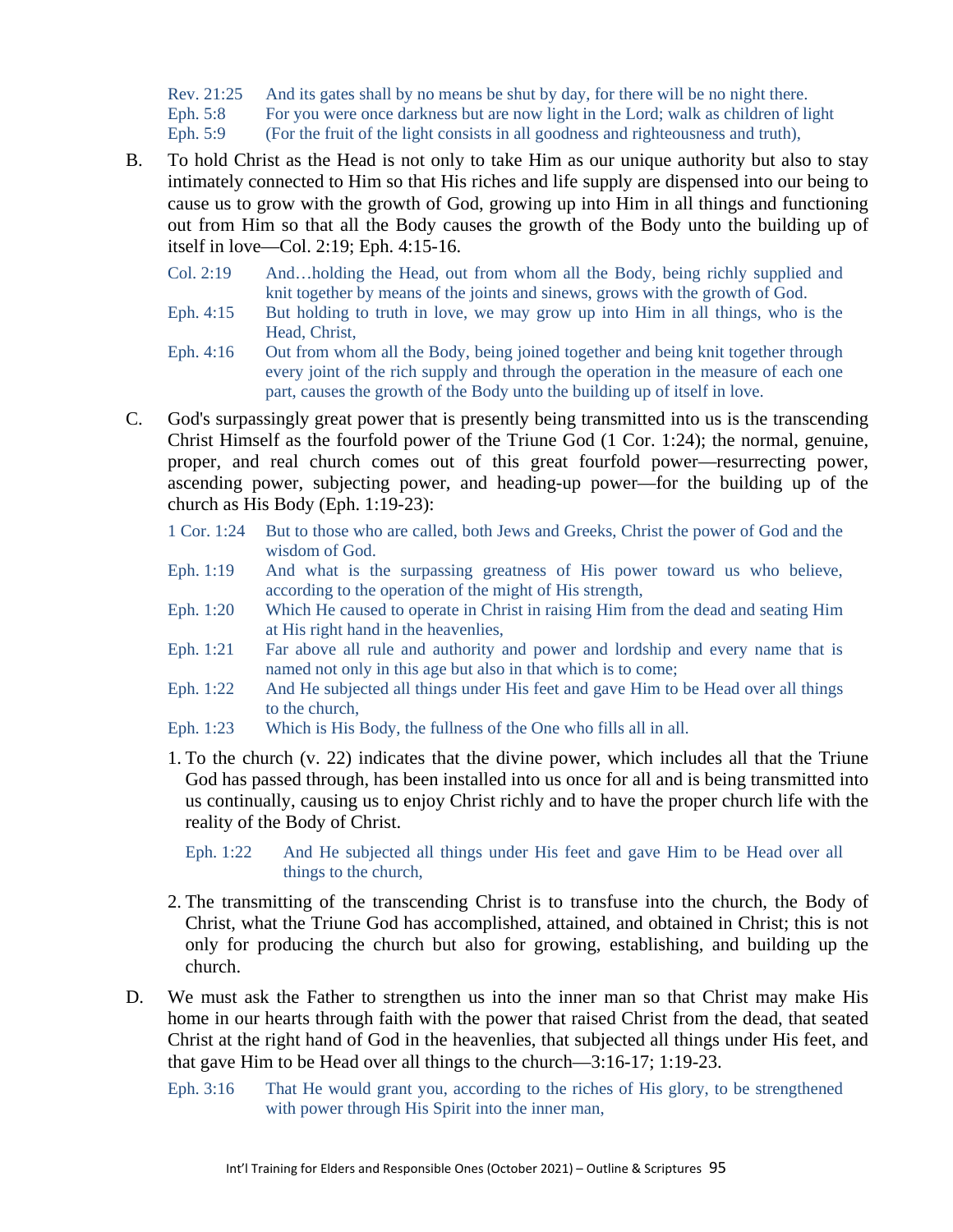- Eph. 3:17 That Christ may make His home in your hearts through faith, that you, being rooted and grounded in love,
- Eph. 1:19 And what is the surpassing greatness of His power toward us who believe, according to the operation of the might of His strength,
- Eph. 1:20 Which He caused to operate in Christ in raising Him from the dead and seating Him at His right hand in the heavenlies,
- Eph. 1:21 Far above all rule and authority and power and lordship and every name that is named not only in this age but also in that which is to come;
- Eph. 1:22 And He subjected all things under His feet and gave Him to be Head over all things to the church,
- Eph. 1:23 Which is His Body, the fullness of the One who fills all in all.
- E. God is able to do superabundantly above all that we ask or think concerning the church as the Body of Christ, according to this fourfold power that operates in us, so that God is glorified in the church—3:20-21.
	- Eph. 3:20 But to Him who is able to do superabundantly above all that we ask or think, according to the power which operates in us,
	- Eph. 3:21 To Him be the glory in the church and in Christ Jesus unto all the generations forever and ever. Amen.

#### **IV. We must take, experience, and enjoy Christ as our Husband:**

- A. The romance in Song of Songs portrays that our relationship with the Lord must be personal—1:4a:
	- S.S. 1:4 Draw me; we will run after you—The king has brought me into his chambers—/ We will be glad and rejoice in you; / We will extol your love more than wine. / Rightly do they love you.
	- 1. We must follow the pattern of Abraham, who was the friend of God for the desire of God (2 Chron. 20:7; Isa. 41:8; James 2:23; Gen. 18:1-33), and the pattern of Moses, who was a companion of God for the interests of God (Exo. 33:11).

2 Chron. 20:7 Did You not, O our God, dispossess the inhabitants of this land before Your people Israel and give it forever to the seed of Abraham Your friend?

- Isa. 41:8 But you, Israel, My servant, / Jacob, whom I have chosen, / The seed of Abraham My friend;
- James 2:23 And the Scripture was fulfilled which says, "And Abraham believed God, and it was accounted to him as righteousness"; and he was called the friend of God.
- Gen. 18:1 And Jehovah appeared to him by the oaks of Mamre as he was sitting at the entrance of his tent in the heat of the day.
- Gen. 18:2 And he lifted up his eyes and looked, and there were three men standing opposite him. And when he saw them, he ran from the entrance of the tent to meet them. And he bowed down to the earth
- Gen. 18:3 And said, My Lord, if I have found favor in Your sight, please do not pass on from Your servant.
- Gen. 18:4 Please let a little water be fetched, and do wash your feet, and rest yourselves under the tree.
- Gen. 18:5 And let me fetch a morsel of bread that you may sustain yourselves. After that you may pass on, since you have come to your servant. So they said, Do as you have said.
- Gen. 18:6 And Abraham hurried into the tent to Sarah and said, Quickly prepare three measures of fine flour, knead it, and make cakes.
- Gen. 18:7 And Abraham ran to the herd and took a calf, tender and good, and gave it to the servant, and he hurried to prepare it.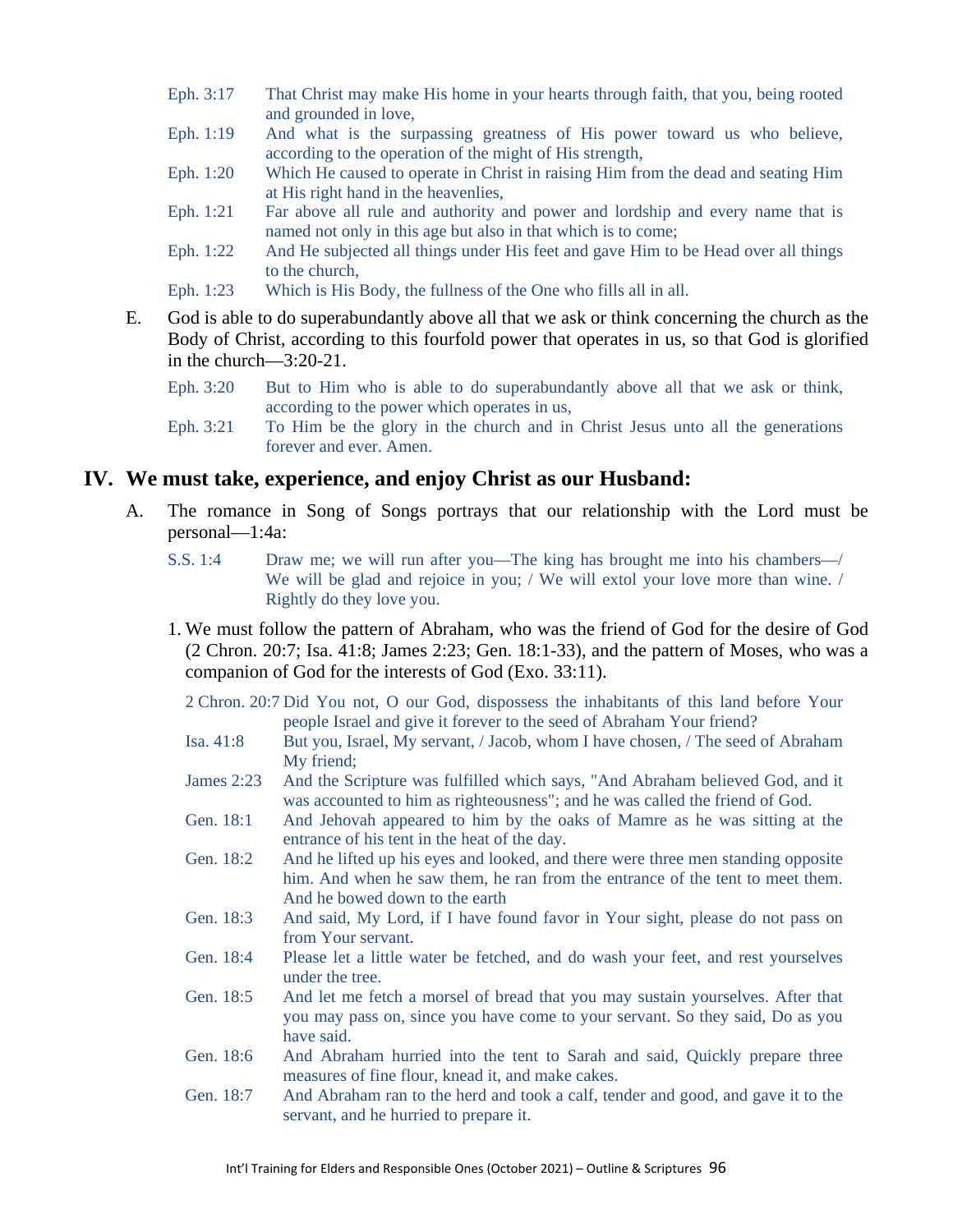- Gen. 18:8 And he took curds and milk and the calf which he had prepared, and set them before them; and he stood by them under the tree while they ate.
- Gen. 18:9 And they said to him, Where is Sarah your wife? And he said, There, in the tent.
- Gen. 18:10 And He said, I will certainly return to you according to the time of life, and then Sarah your wife shall have a son. And Sarah was listening at the entrance of the tent, which was behind Him.
- Gen. 18:11 Now Abraham and Sarah were old and advanced in age; it had ceased to be with Sarah according to the manner of women.
- Gen. 18:12 And Sarah laughed within herself, saying, After I have become old, shall I have pleasure, my lord being old also?
- Gen. 18:13 And Jehovah said to Abraham, Why did Sarah laugh, saying, Shall I indeed bear a child when I am old?
- Gen. 18:14 Is anything too marvelous for Jehovah? At the appointed time I will return to you, according to the time of life, and Sarah shall have a son.
- Gen. 18:15 Then Sarah denied it, saying, I did not laugh; for she was afraid. And He said, No, but you did laugh.
- Gen. 18:16 And the men rose up from there and looked down upon Sodom. And Abraham walked with them to send them away.
- Gen. 18:17 And Jehovah said, Shall I hide from Abraham what I am about to do,
- Gen. 18:18 Since Abraham will indeed become a great and mighty nation, and all the nations of the earth will be blessed in him?
- Gen. 18:19 For I know him, that he will command his children and his household after him to keep the way of Jehovah by doing righteousness and justice, that Jehovah may bring upon Abraham what He has spoken concerning him.
- Gen. 18:20 And Jehovah said, The cry of Sodom and Gomorrah, how great it is; and their sin, how very heavy it is!
- Gen. 18:21 I shall go down and see whether they have done altogether according to its outcry, which has come to Me; and if not, I will know.
- Gen. 18:22 And the men turned from there and went toward Sodom, while Abraham remained standing before Jehovah.
- Gen. 18:23 And Abraham came near and said, Will You indeed destroy the righteous with the wicked?
- Gen. 18:24 Suppose there are fifty righteous within the city; will You indeed destroy and not spare the place for the sake of the fifty righteous who are in it?
- Gen. 18:25 Far be it from You to do such a thing, to put to death the righteous with the wicked, so that the righteous should be as the wicked. Far be it from You! Shall the Judge of all the earth not do justly?
- Gen. 18:26 And Jehovah said, If I find in Sodom fifty righteous within the city, then I will spare the whole place for their sake.
- Gen. 18:27 And Abraham answered and said, Now behold, I have taken it upon myself to speak to the Lord, though I am but dust and ashes.
- Gen. 18:28 Suppose the fifty righteous are lacking five, will You destroy the whole city because of five? And He said, I will not destroy it if I find forty-five there.
- Gen. 18:29 And he spoke to Him yet again and said, Suppose forty are found there? And He said, I will not do it, because of the forty.
- Gen. 18:30 And he said, Oh may the Lord not be angry if I speak. Suppose thirty are found there? And He said, I will not do it if I find thirty there.
- Gen. 18:31 And he said, Now behold, I have taken it upon myself to speak to the Lord. Suppose twenty are found there? And He said, I will not destroy it, because of the twenty.
- Gen. 18:32 And he said, Oh let the Lord not be angry if I speak yet once more. Suppose ten are found there? And He said, I will not destroy it, because of the ten.
- Gen. 18:33 And Jehovah went away as soon as He had finished speaking with Abraham, and Abraham returned to his place.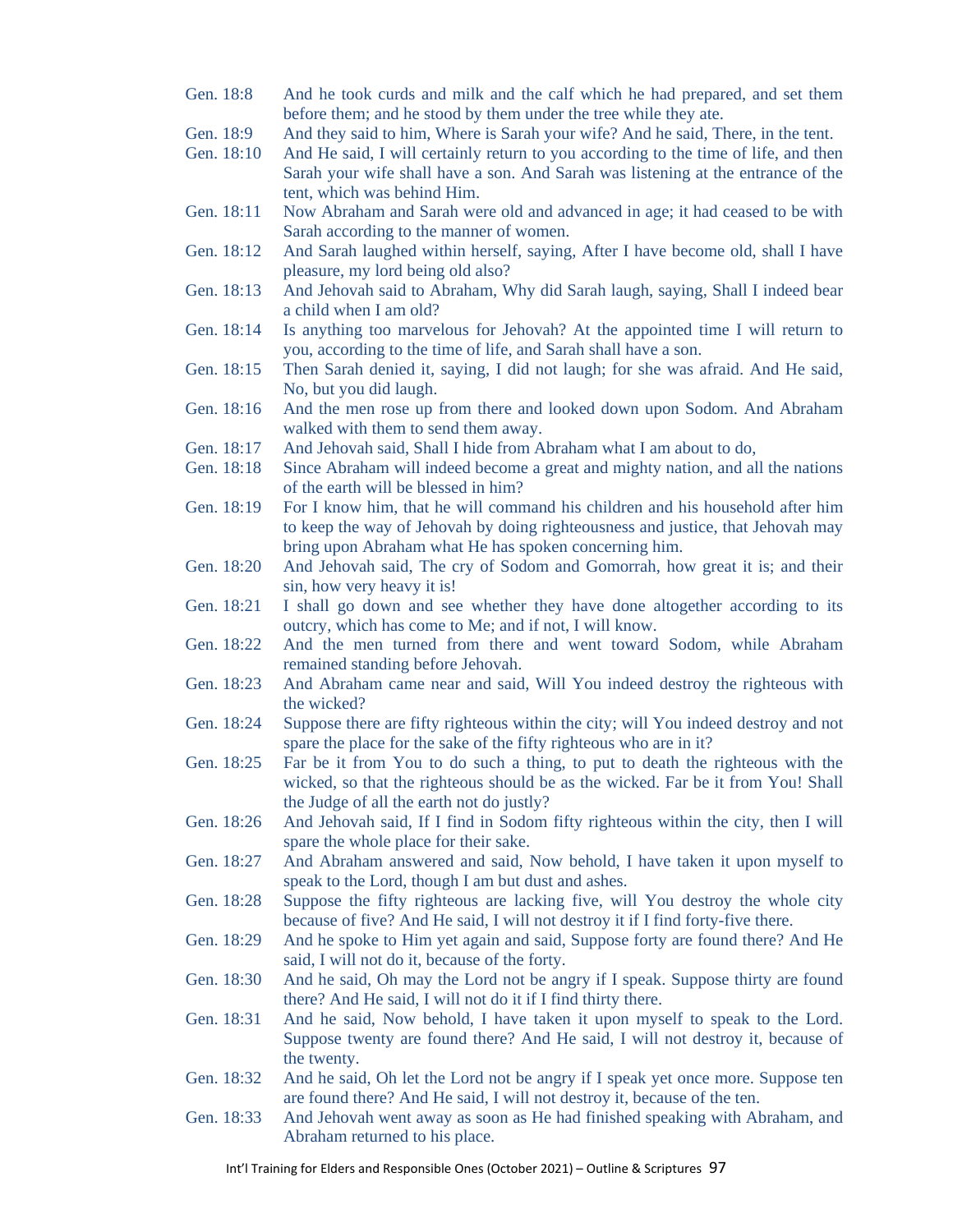- Exo. 33:11 And Jehovah would speak to Moses face to face, just as a man speaks to his companion. And Moses would return to the camp, but his attendant Joshua the son of Nun, a young man, would not depart out of the tent.
- 2. We must follow the pattern of David and Asaph, who sought the shining face of God in and for the house of God—Psa. 27:4, 8; 80:3, 7, 14-19.
	- Psa. 27:4 One thing I have asked from Jehovah; / That do I seek: / To dwell in the house of Jehovah / All the days of my life, / To behold the beauty of Jehovah, / And to inquire in His temple.
	- Psa. 27:8 When You say, Seek My face, / To You my heart says, Your face, O Jehovah, will I seek.
	- Psa. 80:3 O God, restore us; / And cause Your face to shine, and we will be saved.
	- Psa. 80:7 O God of hosts, restore us; / And cause Your face to shine, and we will be saved.<br>Psa. 80:14 O God of hosts, turn, we beseech You; / Look down from heaven and see, / And
	- O God of hosts, turn, we beseech You; / Look down from heaven and see, / And visit this vine,
	- Psa. 80:15 Even the stock which Your right hand has planted / And the son whom You have strengthened for Yourself.
	- Psa. 80:16 It is burned with fire; it is cut down; / They perish at the rebuke of Your countenance.
	- Psa. 80:17 Let Your hand be upon the man of Your right hand, / Upon the son of man whom You have strengthened for Yourself;
	- Psa. 80:18 Then we will not turn back from You. / Revive us, and we will call upon Your name.
	- Psa. 80:19 O Jehovah God of hosts, restore us; / Cause Your face to shine, and we will be saved.
- 3. We must follow the pattern of the Lord Jesus, who lived in the presence of God without ceasing—Acts 10:38c; John 8:29; 16:32.
	- Acts 10:38 Jesus, the One from Nazareth, how God anointed Him with the Holy Spirit and with power, who went about doing good and healing all those who were being oppressed by the devil, for God was with Him.
	- John 8:29 And He who sent Me is with Me; He has not left Me alone, for I always do the things that are pleasing to Him.
	- John 16:32 Behold, an hour is coming, and has come, that you will be scattered each to his own place and will leave Me alone; yet I am not alone, because the Father is with Me.
- 4. We must follow the pattern of Peter, whose love for the Lord was restored for him to shepherd the Lord's sheep and follow the Lord unto martyrdom without any confidence in his natural strength—21:15-19; Mark 16:7.
	- John 21:15 Then when they had eaten breakfast, Jesus said to Simon Peter, Simon, son of John, do you love Me more than these? He said to Him, Yes, Lord, You know that I love You. He said to him, Feed My lambs.
	- John 21:16 He said to him again a second time, Simon, son of John, do you love Me? He said to Him, Yes, Lord, You know that I love You. He said to him, Shepherd My sheep.
	- John 21:17 He said to him the third time, Simon, son of John, do you love Me? Peter was grieved that He said to him the third time, Do you love Me? And he said to Him, Lord, You know all things; You know that I love You. Jesus said to him, Feed My sheep.
	- John 21:18 Truly, truly, I say to you, When you were younger, you girded yourself and walked where you wished; but when you grow old, you will stretch out your hands, and another will gird you and carry you where you do not wish to go.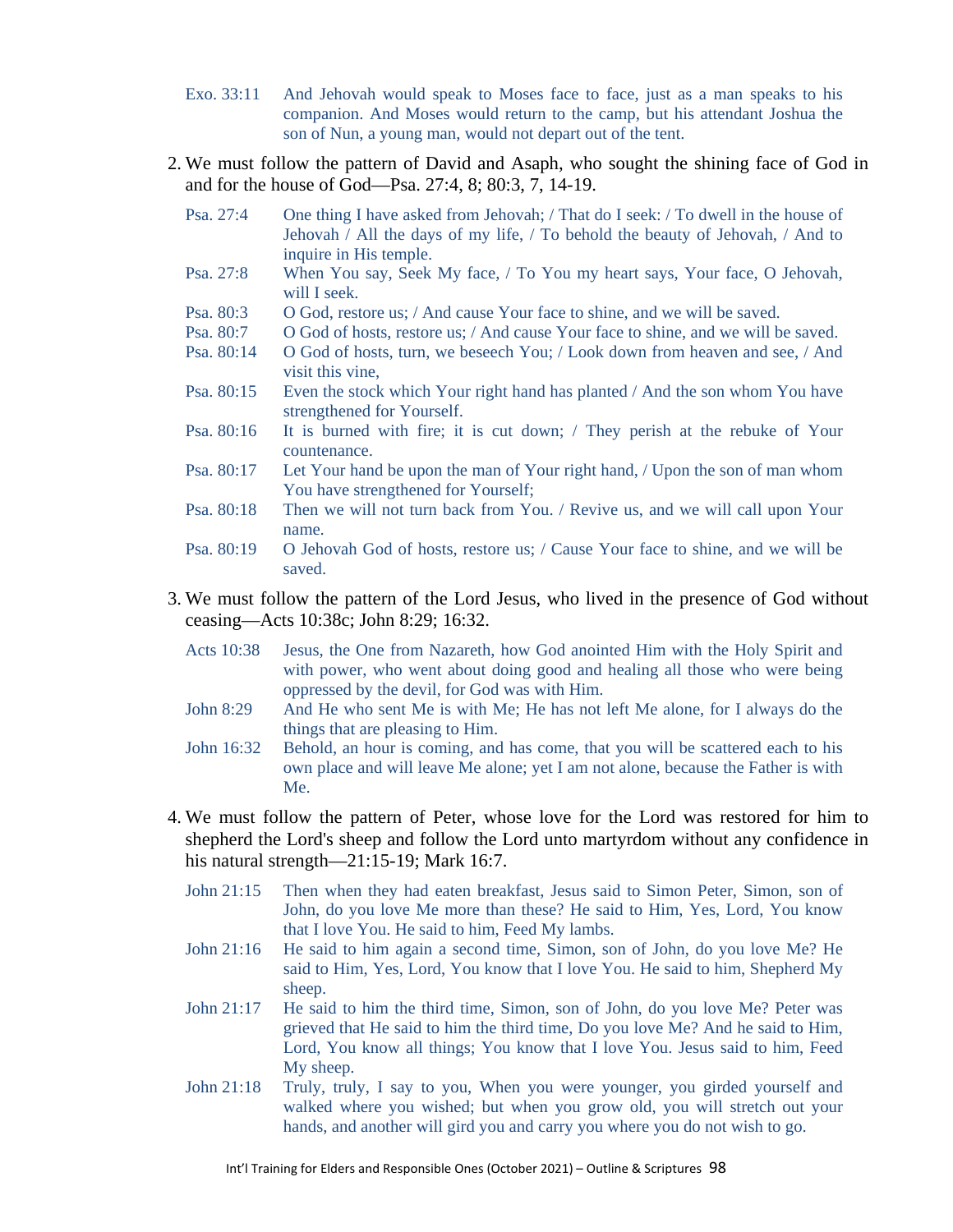- John 21:19 Now this He said, signifying by what kind of death he would glorify God. And when He had said this, He said to him, Follow Me.
- Mark 16:7 But go, tell His disciples and Peter that He is going before you into Galilee. There you will see Him, even as He told you.
- 5. We must follow the pattern of Paul, who was constrained by the love of Christ to live in the person of Christ as an ambassador of Christ to be well pleasing to Christ—2 Cor. 2:10; 5:9, 14, 20.
	- 2 Cor. 2:10 But whom you forgive anything, I also forgive; for also what I have forgiven, if I have forgiven anything, it is for your sake in the person of Christ;
	- 2 Cor. 5:9 Therefore also we are determined, whether at home or abroad, to gain the honor of being well pleasing to Him.
	- 2 Cor. 5:14 For the love of Christ constrains us because we have judged this, that One died for all, therefore all died;
	- 2 Cor. 5:20 On behalf of Christ then we are ambassadors, as God entreats you through us; we beseech you on behalf of Christ, Be reconciled to God.
- B. The romance in Song of Songs portrays that our relationship with the Lord must be affectionate—1:1-2:
	- S.S. 1:1 The Song of Songs, which is Solomon's.
	- S.S. 1:2 Let him kiss me with the kisses of his mouth! / For your love is better than wine.
	- 1. The Lord who indwells us is our Father, and grace is our mother—Rom. 8:15-16; Gal. 4:24-26; Isa. 66:12-13.
		- Rom. 8:15 For you have not received a spirit of slavery bringing you into fear again, but you have received a spirit of sonship in which we cry, Abba, Father!
		- Rom. 8:16 The Spirit Himself witnesses with our spirit that we are children of God.
		- Gal. 4:24 These things are spoken allegorically, for these women are two covenants, one from Mount Sinai, bringing forth children unto slavery, which is Hagar.
		- Gal. 4:25 Now this Hagar is Sinai the mountain in Arabia and corresponds to the Jerusalem which now is, for she is in slavery with her children.
		- Gal. 4:26 But the Jerusalem above is free, which is our mother;
		- Isa. 66:12 For thus says Jehovah, / I now am extending to her / Peace like a river, / And the glory of the nations / Like an overflowing stream; / And you will nurse, you will be carried on the hip, / And you will be bounced on the knees.
		- Isa. 66:13 As one whom his mother comforts, / So will I comfort you; / And you will be comforted in Jerusalem.
	- 2. The Lord who indwells us is our Husband (Matt. 9:15; 2 Cor. 11:2-3) and our Brother (John 20:17; Rom. 8:29).
		- Matt. 9:15 And Jesus said to them, The sons of the bridechamber cannot mourn as long as the bridegroom is with them, can they? But days will come when the bridegroom will be taken away from them, and then they will fast.
		- 2 Cor. 11:2 For I am jealous over you with a jealousy of God; for I betrothed you to one husband to present you as a pure virgin to Christ.
		- 2 Cor. 11:3 But I fear lest somehow, as the serpent deceived Eve by his craftiness, your thoughts would be corrupted from the simplicity and the purity toward Christ.
		- John 20:17 Jesus said to her, Do not touch Me, for I have not yet ascended to the Father; but go to My brothers and say to them, I ascend to My Father and your Father, and My God and your God.
		- Rom. 8:29 Because those whom He foreknew, He also predestinated to be conformed to the image of His Son, that He might be the Firstborn among many brothers;
	- 3. The Lord who indwells us is our Friend (Matt. 11:19; John 15:12-17) and our Counselor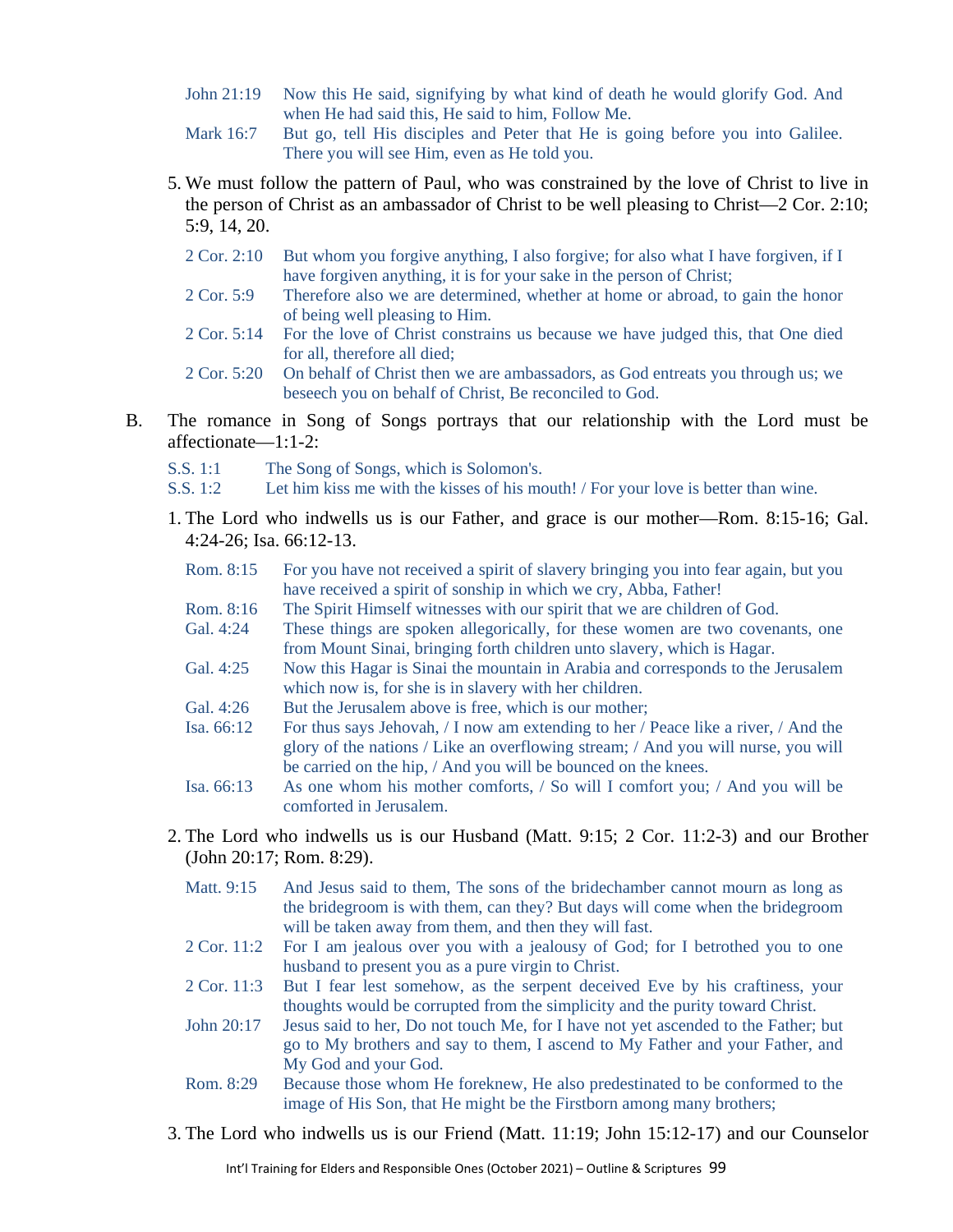(Isa. 9:6).

- Matt. 11:19 The Son of Man came eating and drinking; and they say, Behold, a gluttonous man and a drunkard, a friend of tax collectors and sinners. Yet wisdom is justified by her works.
- John 15:12 This is My commandment, that you love one another even as I have loved you.
- John 15:13 No one has greater love than this, that one lay down his life for his friends.
- John 15:14 You are My friends if you do what I command you.
- John 15:15 No longer do I call you slaves, for the slave does not know what his master is doing; but I have called you friends, for all the things which I have heard from My Father I have made known to you.
- John 15:16 You did not choose Me, but I chose you, and I set you that you should go forth and bear fruit and that your fruit should remain, that whatever you ask the Father in My name, He may give you.
- John 15:17 These things I command you that you may love one another.
- Isa. 9:6 For a child is born to us, / A Son is given to us; / And the government / Is upon His shoulder; / And His name will be called / Wonderful Counselor, / Mighty God, / Eternal Father, / Prince of Peace.
- 4. The Lord who indwells us is our Advocate (1 John 2:1), our Comforter (John 14:16; 16:7, 13), and our Shepherd (Psa. 23:1; 1 Pet. 2:25).
	- 1 John 2:1 My little children, these things I write to you that you may not sin. And if anyone sins, we have an Advocate with the Father, Jesus Christ the Righteous;
	- John 14:16 And I will ask the Father, and He will give you another Comforter, that He may be with you forever,
	- John 16:7 But I tell you the truth, It is expedient for you that I go away; for if I do not go away, the Comforter will not come to you; but if I go, I will send Him to you.
	- John 16:13 But when He, the Spirit of reality, comes, He will guide you into all the reality; for He will not speak from Himself, but what He hears He will speak; and He will declare to you the things that are coming.
	- Psa. 23:1 Jehovah is my Shepherd; I will lack nothing.
	- 1 Pet. 2:25 For you were like sheep being led astray, but you have now returned to the Shepherd and Overseer of your souls.
- C. The romance in Song of Songs portrays that our relationship with the Lord must be private— 1:3-4:
	- S.S. 1:3 Your anointing oils have a pleasant fragrance; / Your name is like ointment poured forth; / Therefore the virgins love you.
	- S.S. 1:4 Draw me; we will run after you—The king has brought me into his chambers—/ We will be glad and rejoice in you; / We will extol your love more than wine. / Rightly do they love you.
	- 1. We must contact the Lord and spend time with Him privately in a secret, definite, and prevailing way, opening our entire being to Him for His enlightening and infusing, so that we can glow with God and shine forth God—Matt. 6:6; Exo. 33:11; 2 Cor. 3:16-18; Isa. 60:1, 5a; Matt. 14:22-23; Mark 1:35; Luke 5:16; 6:12; 9:28.
		- Matt. 6:6 But you, when you pray, enter into your private room, and shut your door and pray to your Father who is in secret; and your Father who sees in secret will repay you.
		- Exo. 33:11 And Jehovah would speak to Moses face to face, just as a man speaks to his companion. And Moses would return to the camp, but his attendant Joshua the son of Nun, a young man, would not depart out of the tent.
		- 2 Cor. 3:16 But whenever their heart turns to the Lord, the veil is taken away.
		- 2 Cor. 3:17 And the Lord is the Spirit; and where the Spirit of the Lord is, there is freedom.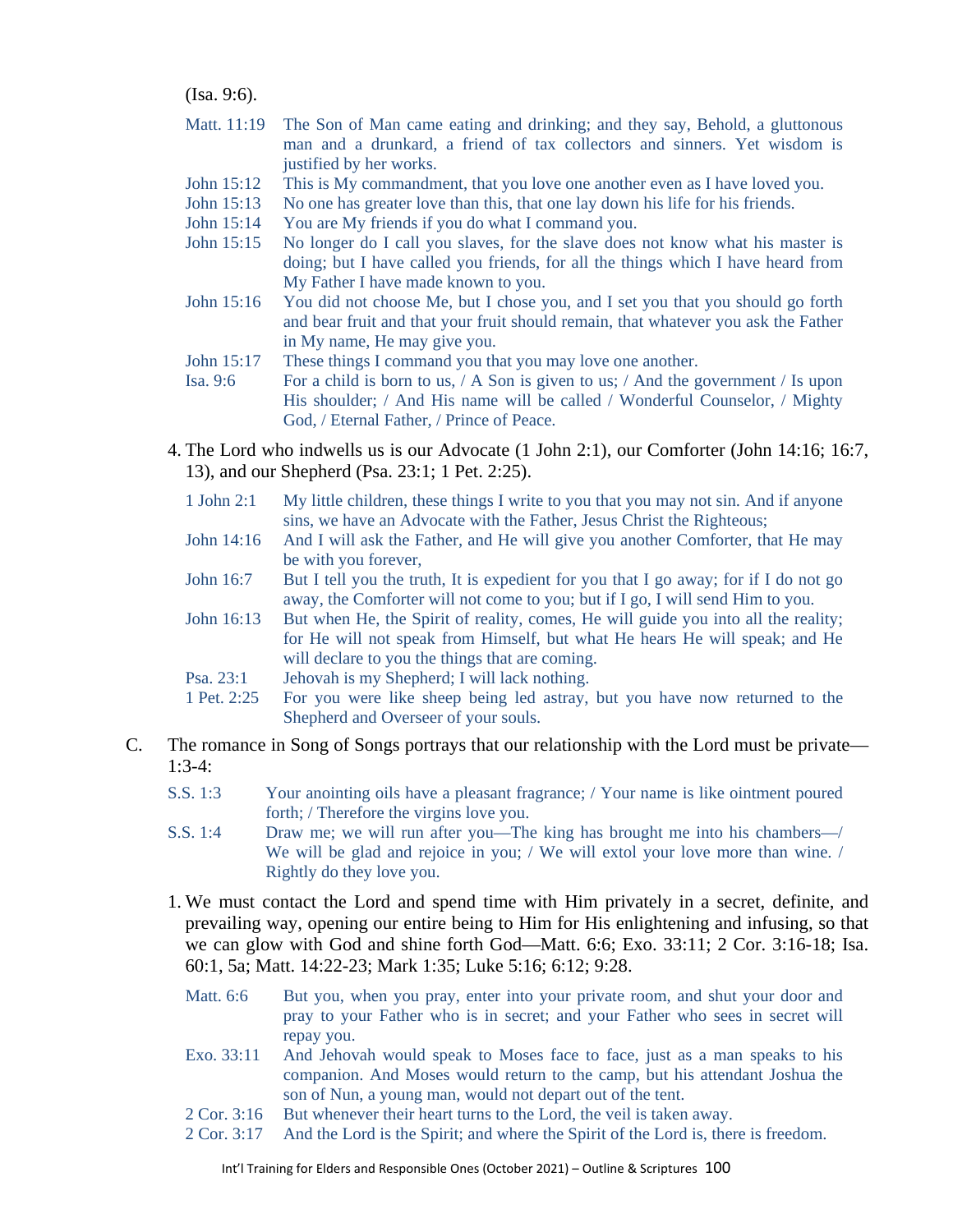- 2 Cor. 3:18 But we all with unveiled face, beholding and reflecting like a mirror the glory of the Lord, are being transformed into the same image from glory to glory, even as from the Lord Spirit.
- Isa. 60:1 Arise! Shine! For your light has come, / And the glory of Jehovah has risen upon you.
- Isa. 60:5 Then you will see and you will beam, / And your heart will be in awe and will swell with joy, / For the abundance of the sea will be turned to you, / The wealth of the nations will come to you.
- Matt. 14:22 And immediately He compelled the disciples to step into the boat and to go before Him to the other side, while He sent the crowds away.
- Matt. 14:23 And after He sent the crowds away, He went up to the mountain privately to pray. And when night fell, He was there alone.
- Mark 1:35 And rising very early in the morning, while it was still night, He went out and went away to a deserted place, and there He prayed.
- Luke 5:16 But He Himself often withdrew in the wilderness and prayed.<br>Luke 6:12 And in these days He went out to the mountain to pray, and
- And in these days He went out to the mountain to pray, and He spent the whole night in prayer to God.
- Luke 9:28 And about eight days after these words, He took with Him Peter and John and James, and went up into the mountain to pray.
- 2. We must experience and enjoy Christ as our hiding place, our dwelling place, and our secret of sufficiency—Psa. 90:1; 91:1; 31:20; 18:1-5; Phil. 4:7-13.
	- Psa. 90:1 O Lord, You have been our dwelling place / In all generations.
	- Psa. 91:1 He who dwells in the secret place of the Most High / Will abide in the shadow of the Almighty.
	- Psa. 31:20 You hide them in the hiding place of Your presence / Apart from the conspiracies of men; / You lay them away secretly in a shelter / Apart from the contention of tongues.
	- Psa. 18:1 I love You, O Jehovah, my strength.
	- Psa. 18:2 Jehovah is my crag and my fortress and my Deliverer; / My God, my rock, in whom I take refuge; / My shield and the horn of my salvation, my high retreat.
	- Psa. 18:3 I called upon Jehovah, who is worthy of praise, And from my enemies I was saved.
	- Psa. 18:4 The cords of death encompassed me; / And the torrents of destruction assailed me.
	- Psa. 18:5 The cords of Sheol surrounded me; / The snares of death confronted me.
	- Phil. 4:7 And the peace of God, which surpasses every man's understanding, will guard your hearts and your thoughts in Christ Jesus.
	- Phil. 4:8 Finally, brothers, what things are true, what things are dignified, what things are righteous, what things are pure, what things are lovely, what things are well spoken of, if there is any virtue and if any praise, take account of these things.
	- Phil. 4:9 The things which you have also learned and received and heard and seen in me, practice these things; and the God of peace will be with you.
	- Phil. 4:10 But I rejoiced in the Lord greatly because now at length you have caused your thinking for me to blossom anew; for which matter you had indeed taken thought, but lacked opportunity.
	- Phil. 4:11 Not that I speak according to lack, for I have learned, in whatever circumstances I am, to be content.
	- Phil. 4:12 I know also how to be abased, and I know how to abound; in everything and in all things I have learned the secret both to be filled and to hunger, both to abound and to lack.
	- Phil. 4:13 I am able to do all things in Him who empowers me.
- 3. We must ask for the counsel of the Lord related to every problem that we encounter; we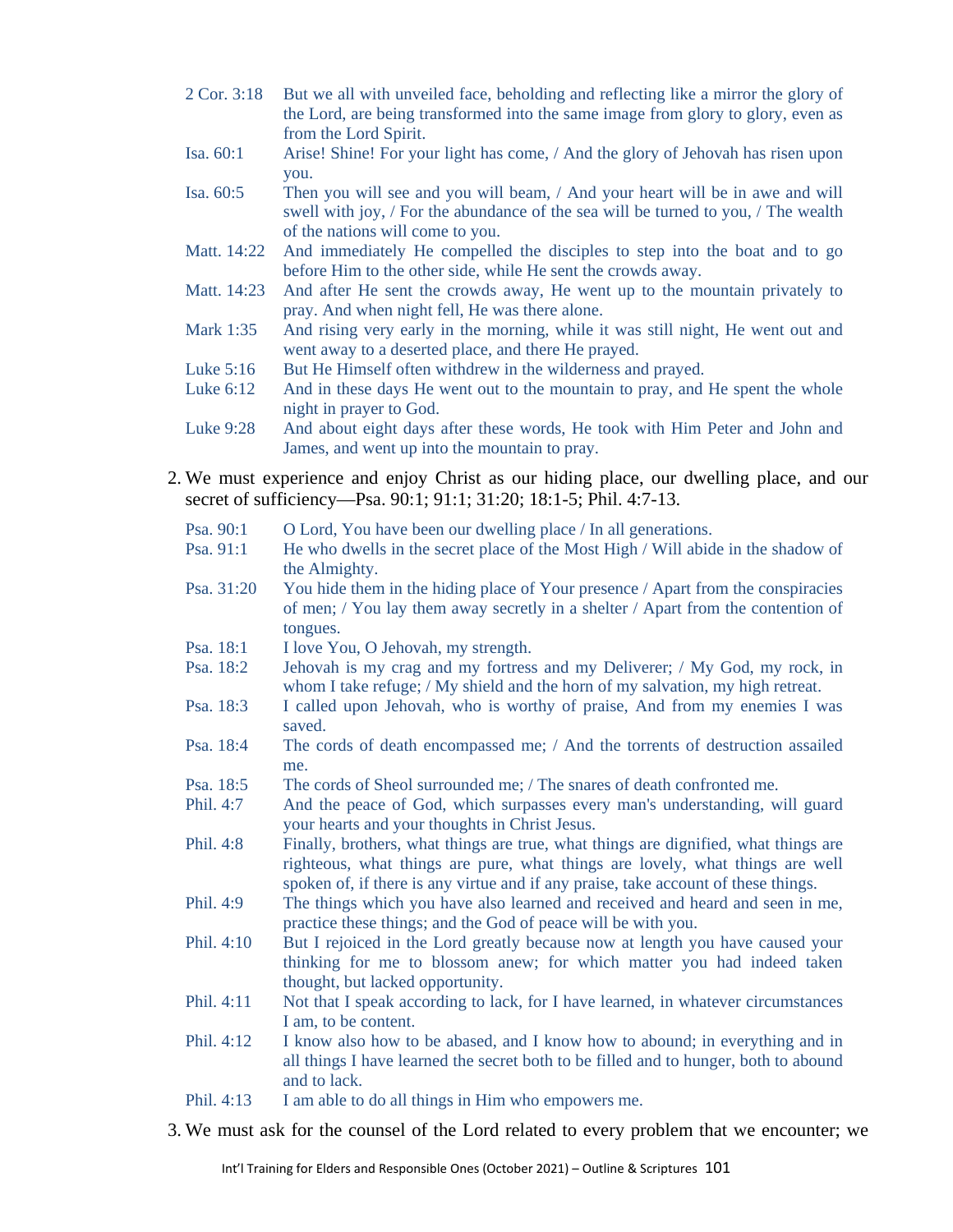must bring every matter to the Lord and consider, examine, and determine things before Him and in fellowship with Him—cf. Josh. 9:14.

- Josh. 9:14 And the men took some of their provisions, but they did not ask for the counsel of Jehovah.
- 4. In this respect every believer needs to be weak to the extent that he does not have his own ideas, make his own decisions, or take any action related to what he encounters without contacting the Lord and consulting with Him, allowing Him to make the decisions; this is the sweetest living of a Christian—2 Cor. 12:9-10.
	- 2 Cor. 12:9 And He has said to me, My grace is sufficient for you, for My power is perfected in weakness. Most gladly therefore I will rather boast in my weaknesses that the power of Christ might tabernacle over me.
	- 2 Cor. 12:10 Therefore I am well pleased in weaknesses, in insults, in necessities, in persecutions and distresses, on behalf of Christ; for when I am weak, then I am powerful.
- 5. We have no alternative but to fellowship with God in all things, discuss all things with Him, and allow Him to handle all things, speak in all things, and make every decision; it is glorious for a Christian to be dependent on another One—God—at every moment and in every matter—Phil. 4:5-7; Prov. 3:5-6; 2 Cor. 1:8-9.
	- Phil. 4:5 Let your forbearance be known to all men. The Lord is near.
	- Phil. 4:6 In nothing be anxious, but in everything, by prayer and petition with thanksgiving, let your requests be made known to God;
	- Phil. 4:7 And the peace of God, which surpasses every man's understanding, will guard your hearts and your thoughts in Christ Jesus.
	- Prov. 3:5 Trust in Jehovah with all your heart, / And do not rely on your own understanding;
	- Prov. 3:6 In all your ways acknowledge Him, / And He will make your paths straight.
	- 2 Cor. 1:8 For we do not want you to be ignorant, brothers, of our affliction which befell us in Asia, that we were excessively burdened, beyond our power, so that we despaired even of living.
	- 2 Cor. 1:9 Indeed we ourselves had the response of death in ourselves, that we should not base our confidence on ourselves but on God, who raises the dead;
- D. The romance in Song of Songs portrays that our relationship with the Lord must be spiritual—1:4b:
	- S.S. 1:4 Draw me; we will run after you—The king has brought me into his chambers—/ We will be glad and rejoice in you; / We will extol your love more than wine. / Rightly do they love you.
	- 1. Christ visits us spiritually because He is the life-giving Spirit in our spirit; our spirit is the Holy of Holies, the chambers of the pneumatic Christ as the Lord of lords and the King of kings—1 Cor. 15:45b; Rom. 8:16; 1 Cor. 6:17; 2 Tim. 4:22; Rev. 17:14; 19:16.
		- 1 Cor. 15:45 So also it is written, "The first man, Adam, became a living soul"; the last Adam became a life-giving Spirit.
		- Rom. 8:16 The Spirit Himself witnesses with our spirit that we are children of God.
		- 1 Cor. 6:17 But he who is joined to the Lord is one spirit.
		- 2 Tim. 4:22 The Lord be with your spirit. Grace be with you.
		- Rev. 17:14 These will make war with the Lamb, and the Lamb will overcome them, for He is Lord of lords and King of kings; and they who are with Him, the called and chosen and faithful, will also overcome them.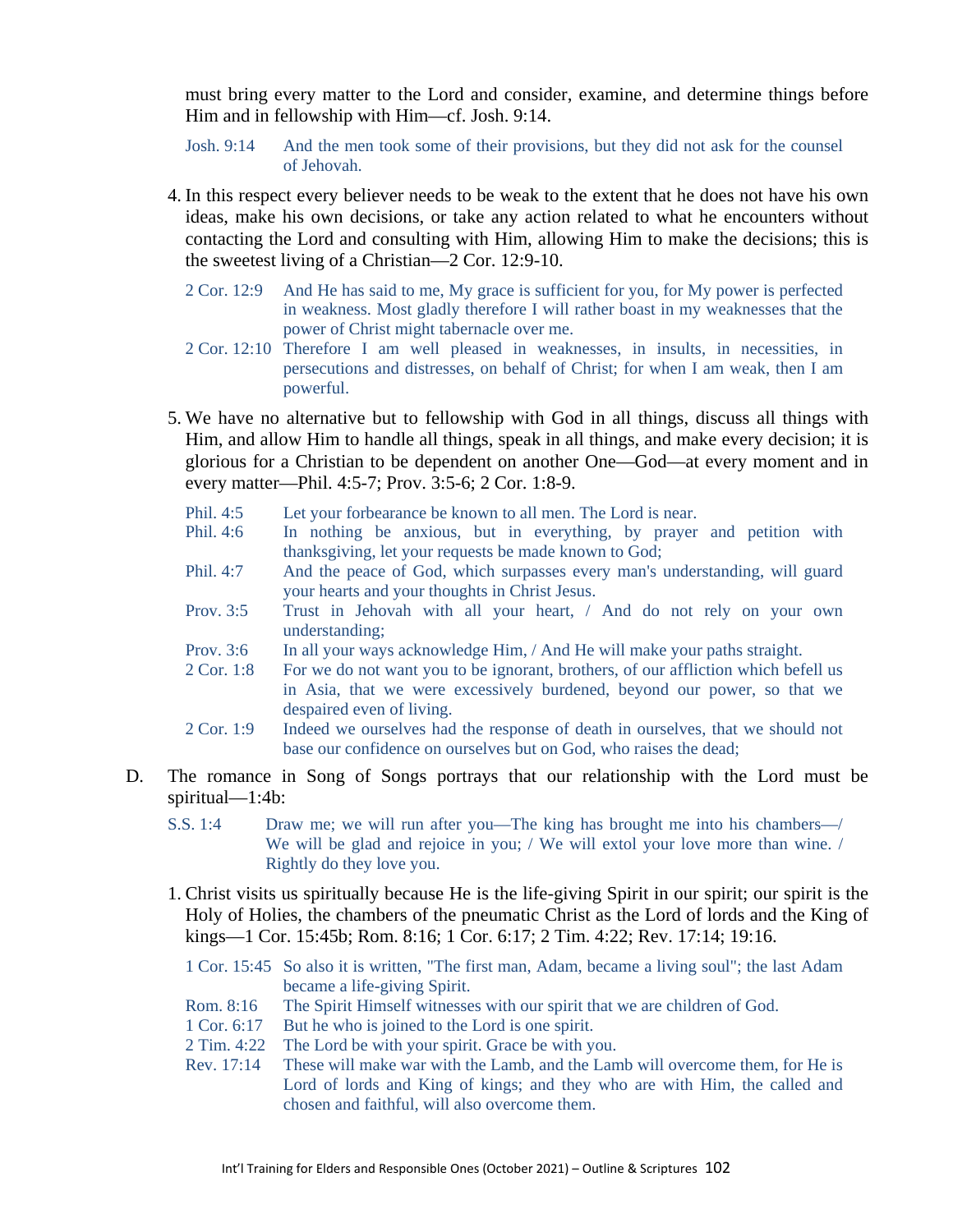- Rev. 19:16 And He has on His garment and on His thigh a name written, KING OF KINGS AND LORD OF LORDS.
- 2. In the book of Ephesians, Paul shows that in order to contact Christ and enjoy Christ for the Body of Christ, we must exercise our spirit—1:17; 2:22; 3:5, 16; 4:23; 5:18; 6:18.
	- Eph. 1:17 That the God of our Lord Jesus Christ, the Father of glory, may give to you a spirit of wisdom and revelation in the full knowledge of Him,
	- Eph. 2:22 In whom you also are being built together into a dwelling place of God in spirit.
	- Eph. 3:5 Which in other generations was not made known to the sons of men, as it has now been revealed to His holy apostles and prophets in spirit,
	- Eph. 3:16 That He would grant you, according to the riches of His glory, to be strengthened with power through His Spirit into the inner man,
	- Eph. 4:23 And that you be renewed in the spirit of your mind<br>Eph. 5:18 And do not be drunk with wine, in which is dissolu
	- And do not be drunk with wine, in which is dissoluteness, but be filled in spirit,
	- Eph. 6:18 By means of all prayer and petition, praying at every time in spirit and watching unto this in all perseverance and petition concerning all the saints,
- 3. In the book of Romans, Paul stresses that whatever we are (2:29; 8:5-6, 9), whatever we have (vv. 10, 16), and whatever we do toward God  $(1:9; 7:6; 8:4, 13; 12:11)$  must be in our spirit.
	- Rom. 2:29 But he is a Jew who is one inwardly; and circumcision is of the heart, in spirit, not in letter, whose praise is not from men, but from God.
	- Rom. 8:5 For those who are according to the flesh mind the things of the flesh; but those who are according to the spirit, the things of the Spirit.
	- Rom. 8:6 For the mind set on the flesh is death, but the mind set on the spirit is life and peace.
	- Rom. 8:9 But you are not in the flesh, but in the spirit, if indeed the Spirit of God dwells in you. Yet if anyone does not have the Spirit of Christ, he is not of Him.
	- Rom. 8:10 But if Christ is in you, though the body is dead because of sin, the spirit is life because of righteousness.
	- Rom. 8:16 The Spirit Himself witnesses with our spirit that we are children of God.
	- Rom. 1:9 For God is my witness, whom I serve in my spirit in the gospel of His Son, how unceasingly I make mention of you always in my prayers,
	- Rom. 7:6 But now we have been discharged from the law, having died to that in which we were held, so that we serve in newness of spirit and not in oldness of letter.
	- Rom. 8:4 That the righteous requirement of the law might be fulfilled in us, who do not walk according to the flesh but according to the spirit.
	- Rom. 8:13 For if you live according to the flesh, you must die, but if by the Spirit you put to death the practices of the body, you will live.
	- Rom. 12:11 Do not be slothful in zeal, but be burning in spirit, serving the Lord.
- 4. The Father is seeking true worshippers, those who will exercise their spirit to contact God the Spirit by drinking of the living water; to drink of the living water is to render real worship to God—John 4:23-24, 10, 14; 7:37-38; Isa. 12:1-6.
	- John 4:23 But an hour is coming, and it is now, when the true worshippers will worship the Father in spirit and truthfulness, for the Father also seeks such to worship Him.
	- John 4:24 God is Spirit, and those who worship Him must worship in spirit and truthfulness.
	- John 4:10 Jesus answered and said to her, If you knew the gift of God and who it is who says to you, Give Me a drink, you would have asked Him, and He would have given you living water.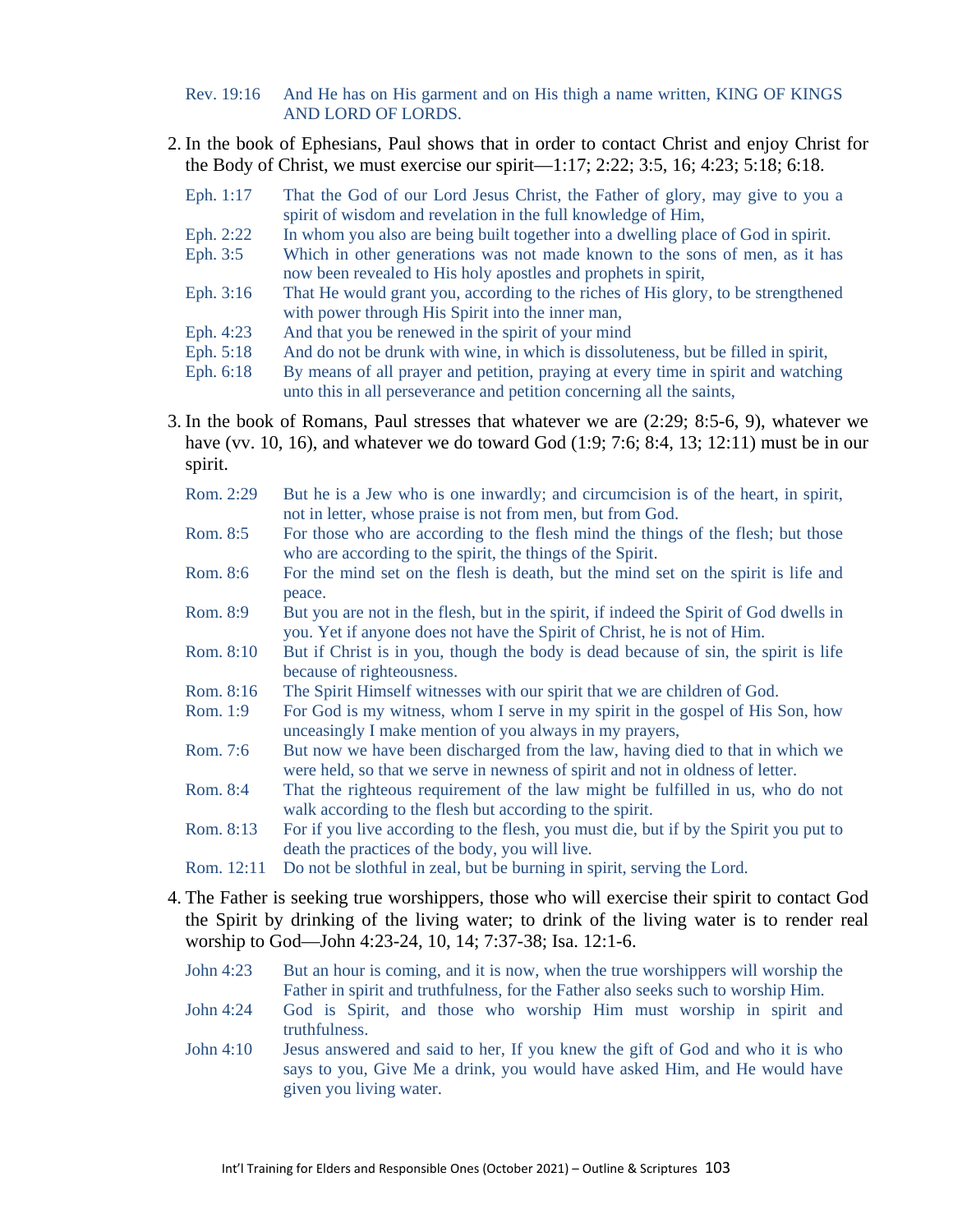- John 4:14 But whoever drinks of the water that I will give him shall by no means thirst forever; but the water that I will give him will become in him a fountain of water springing up into eternal life.
- John 7:37 Now on the last day, the great day of the feast, Jesus stood and cried out, saying, If anyone thirsts, let him come to Me and drink.
- John 7:38 He who believes into Me, as the Scripture said, out of his innermost being shall flow rivers of living water.
- Isa. 12:1 And you will say in that day, / I will praise You, O Jehovah. You were angry with me, / But Your anger has turned and You have consoled me.
- Isa. 12:2 God is now my salvation; / I will trust and not dread; / For Jah Jehovah is my strength and song, / And He has become my salvation.
- Isa. 12:3 Therefore you will draw water with rejoicing / From the springs of salvation,
- Isa. 12:4 And you will say in that day, / Give thanks to Jehovah; call upon His name! / Make His deeds known among the peoples; / Remind them that His name is exalted.
- Isa. 12:5 Sing psalms to Jehovah, for He has done something majestic! / Let it be made known in all the earth!
- Isa. 12:6 Cry out and give a ringing shout, O inhabitant of Zion, / For great in your midst is the Holy One of Israel.
- 5. We must build up the habit of continually exercising our spirit by praying in the Holy Spirit to keep ourselves in the love of God (the Father), awaiting the mercy of our Lord Jesus Christ (the Son at His second coming—2 Tim. 1:16-18) unto eternal life (to become the totality of the eternal life—the New Jerusalem)—Jude 19-21.
	- 2 Tim. 1:16 May the Lord grant mercy to the house of Onesiphorus, for he often refreshed me and was not ashamed of my chain;
	- 2 Tim. 1:17 But being in Rome, he sought me out diligently and found me.
	- 2 Tim. 1:18 May the Lord grant him to find mercy from the Lord in that day. And in how many things he served me in Ephesus, you know best.
	- Jude 19 These are those who make divisions, soulish, having no spirit.
	- Jude 20 But you, beloved, building up yourselves upon your most holy faith, praying in the Holy Spirit,
	- Jude 21 Keep yourselves in the love of God, awaiting the mercy of our Lord Jesus Christ unto eternal life.

# **V. Taking, experiencing, and enjoying Christ as our King, our Lord, our Head, and our Husband is for the building up of the church as the Body of Christ to consummate the New Jerusalem—Matt. 16:18; Eph. 4:11-12, 16; Rev. 19:7; 21:2.**

- Matt. 16:18 And I also say to you that you are Peter, and upon this rock I will build My church, and the gates of Hades shall not prevail against it.
- Eph. 4:11 And He Himself gave some as apostles and some as prophets and some as evangelists and some as shepherds and teachers,
- Eph. 4:12 For the perfecting of the saints unto the work of the ministry, unto the building up of the Body of Christ,
- Eph. 4:16 Out from whom all the Body, being joined together and being knit together through every joint of the rich supply and through the operation in the measure of each one part, causes the growth of the Body unto the building up of itself in love.
- Rev. 19:7 Let us rejoice and exult, and let us give the glory to Him, for the marriage of the Lamb has come, and His wife has made herself ready.
- Rev. 21:2 And I saw the holy city, New Jerusalem, coming down out of heaven from God, prepared